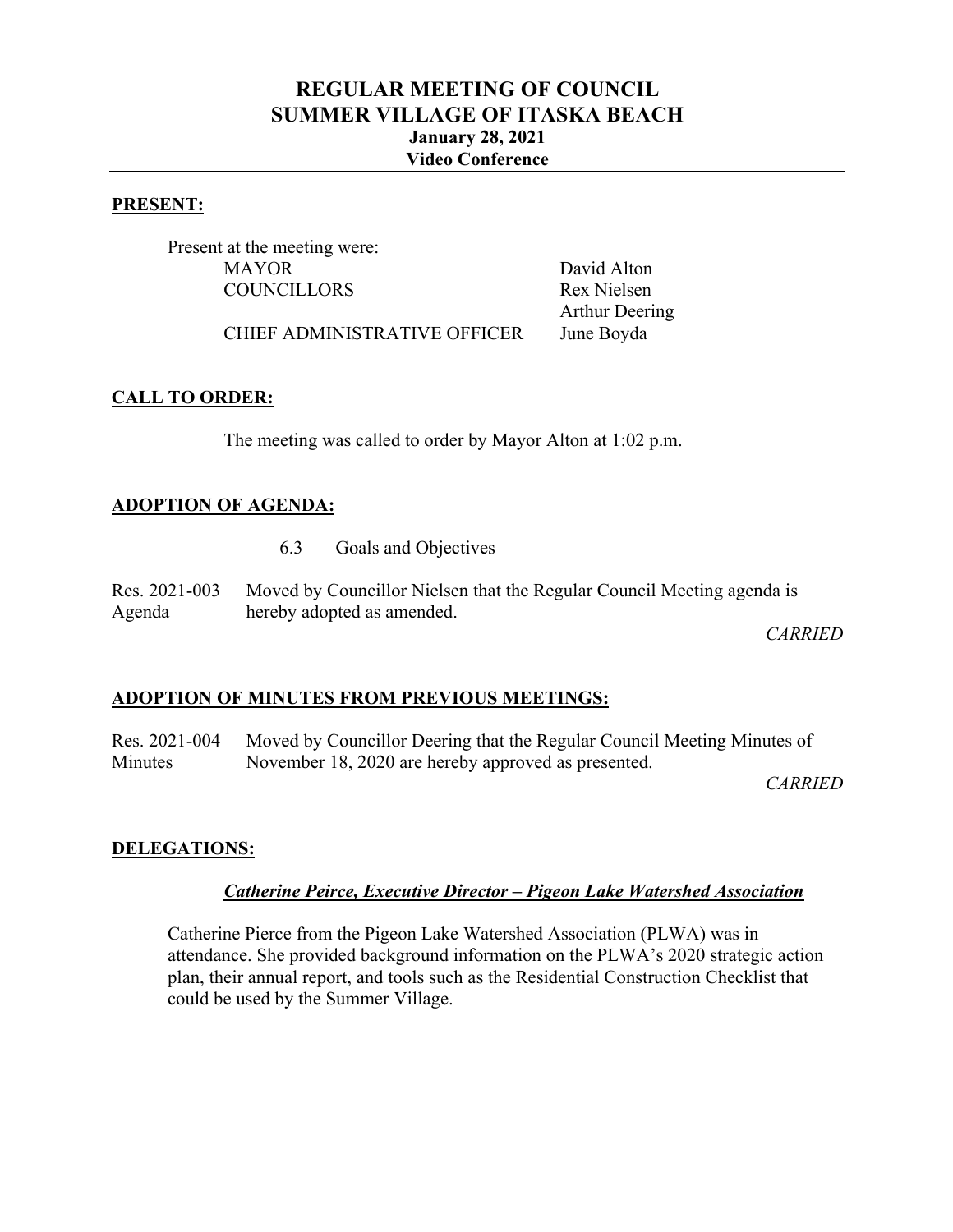# **BYLAWS and POLICIES:**

#### *Nuisance Bylaws*

Res.2021-005 Bylaw Moved by Councillor Nielsen for the Summer Village to send out information to residents requesting that snow be managed on their own properties and not pushed onto the municipal roadway or ditches, including information regarding consequences such as the potential for flooding from the ditch and the road gravel being pushed into the ditch causing damage to the road and extra cleanup required for the ditch.

*CARRIED*

#### **BUSINESS:**

#### *Disaster and Mutual Aid Agreement for Leduc Wetaskiwin and Pigeon Lake*

Res. 2021-006 Agreement Moved by Mayor Alton that the Emergency Management Mutual Aid Agreement between Leduc County and the County of Wetaskiwin and the Summer Villages of Grandview, Sundance Beach, Silver Beach, Itaska Beach, Ma-Me O Beach, Poplar Bay, Norris Beach, Crystal Springs, Argentia Beach and Golden Days is hereby approved.

*CARRIED*

#### *2021 Election*

Res. 2021-007 Election Moved by Councillor Nielsen that Shawna Dennis be appointed as the Returning Officer for the 2021 Municipal Election, and further that Nomination Day be on July 24, 2021 from 12:00 p.m. – 4:00 p.m, at the Sundance Beach Community Centre in the administration office, and further that Election Day would then be August 21, 2021 to be held in the Sundance Beach Community Centre.

*CARRIED*

#### *Goals and Objectives - 2021*

Res. 2021-008 Report Moved by Councillor Nielsen that the Goals and Objectives for 2021 for the Summer Village of Itaska Beach be accepted as amended.

*CARRIED*

#### **COUNCIL REPORTS:**

Mayor Alton updated Council on the CAO performance evaluation. The Land Use Bylaw committee is progressing well.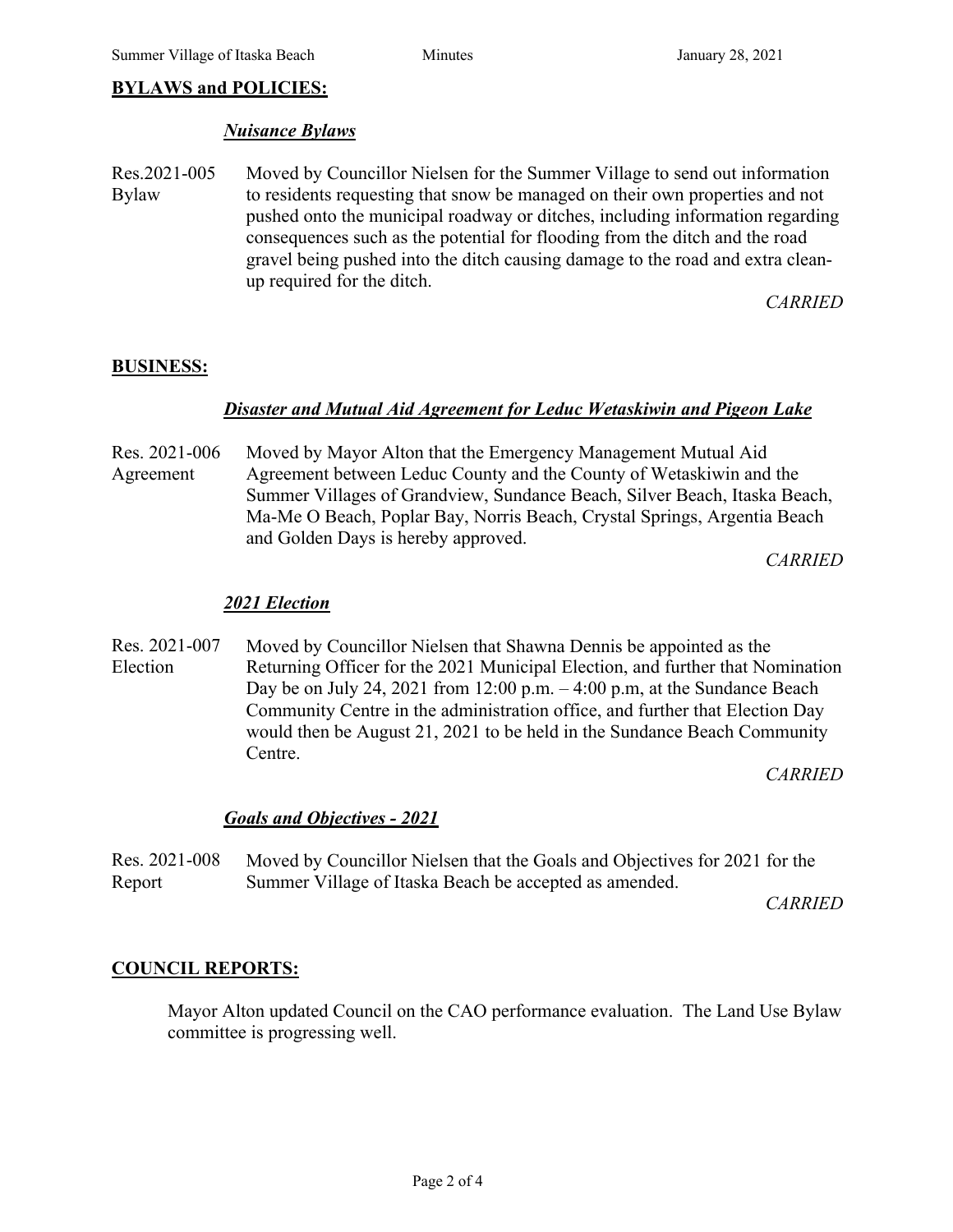# **CAO REPORT:**

# *Chief Administrative Officer Report*

Res. 2021-009 Report Moved by Councillor Deering that the Chief Administrative Officer report is hereby accepted. *CARRIED*

### *Scanning Project*

Res. 2021-010 Report Moved by Councillor Nielsen that the correspondence be accepted as information.

*CARRIED*

# *Development Memo – January – October, 2020*

|        | Res. 2021-011 Moved by Councillor Deering that the correspondence be accepted as |  |
|--------|----------------------------------------------------------------------------------|--|
| Report | information.                                                                     |  |
|        |                                                                                  |  |

*CARRIED*

# **FINANCIAL REPORTS:**

# *Financial Statements - October 31, 2020*

Res. 2021-012 Finance Moved by Councillor Deering that the Balance Sheet ending December 31, 2020, and the Income / Expense Statements for January 1 – December 31, 2020 are hereby approved.

*CARRIED*

#### **CORRESPONDENCE:**

1 Ministry of Justice – Response to Police Funding Letter

Res. 2021-013 Correspondence information. Moved by Councillor Nielsen that the correspondence be accepted as

*CARRIED*

# **DATE OF NEXT MEETING:**

April 14, 2021 – Regular Council Meeting to be held at 1:00 p.m. at the RMA Office